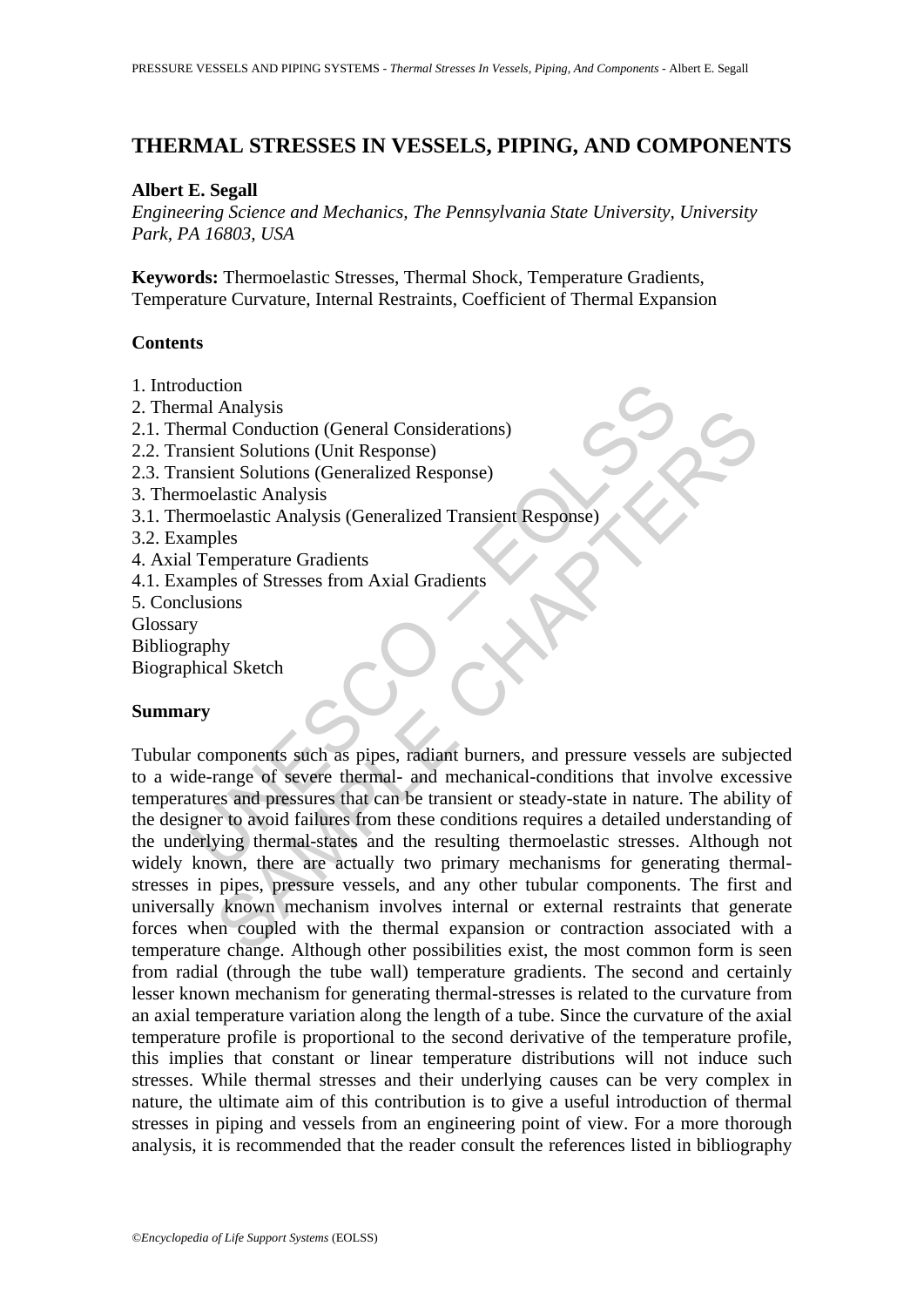at the end of this chapter.

#### **1. Introduction**

Throughout industry, tubular components such as pipes, radiant burners, and pressure vessels are subjected to a wide-range of severe thermal and mechanical conditions. More often than not, these conditions involve excessive temperatures and pressures that can be rapidly changing or transient in nature. Eventually, these conditions can become unchanging with time or steady-state. In either case, the stresses may be sufficient to induce fatigue or burst-type failures when alloys are used. When brittle materials such as ceramics are in service, the principal threat is usually from a catastrophic fastfracture, especially when thermal shock is involved. Regardless of the potential failure mode, the ability of the designer to avoid these costly and potentially deadly problems requires a detailed understanding of the underlying thermal conditions (be they transient and/or steady-state) and the resulting thermoelastic stresses. While the advent of finiteelement and other popular and widely available numerical techniques has simplified the process of determining thermal-stresses to some extent, the is still a strong need to understand the basis for their generation and the available relationships between transient and steady-state temperature-states and the ensuing stresses.

, especially when thermal shock is involved. Regardless of the p<br>he ability of the designer to avoid these costly and potentially date<br>a a detailed understanding of the underlying thermal conditions (b<br>is a detailed unders abouty of the cussgler to avoid these costs and potentially dedetailed understanding of the underlying thermal conditions, (be they transdy-state) and the resulting thermodelatic stresses. While the advent of fild other po Contrary to what can be found in a vast majority (if not all) of engineering textbooks that cover the subject of thermal-stresses, there are actually two primary mechanisms for generating thermal-stresses in any structure that can include pipes, pressure vessels, and any other tubular components. The first and universally known mechanisms involves internal or external restraints that generate forces when coupled with the thermal expansion or contraction associated with a temperature change; with most materials exhibiting a positive coefficient of thermal expansion or CTE (water being a very notable exemption), they will expand for temperatures above reference (usually room temperature) and contract at lower temperatures. The bi-material strips found in many thermostats is a prime example where the differing thermal deformation of the two materials induces a bowing that switches a system on or off.

However, a similar effect can occur in a monolithic material if there is a temperature gradient since the thermal deformation will also vary with the gradient with the warmer sections deforming more than the cooler. In fact, thermal expansion differentials may develop as a result of the temperature gradients just mentioned, as well as thermoelastic or thermo-physical property variations (perhaps due to a gradient), phase differences, and/or material anisotropies. Under the scenario of internal gradients and restraint for tubular geometries, there have been numerous analytical models developed to quantify the thermal transient fields and thermoelastic stresses. However, these solutions have been primarily limited to the most severe and often unrealistic step (Unit) temperature changes over time occurring at a surface. While step boundary conditions have been useful for modeling very severe thermal shocks, many studies along with practical experience have demonstrated the potentially complicated temporal dependence of the surface temperature loading and the resulting stresses. Hence, such solutions may not adequately (or accurately) predict the time or location of a failure from a burst, fatigue, and/or fracture event.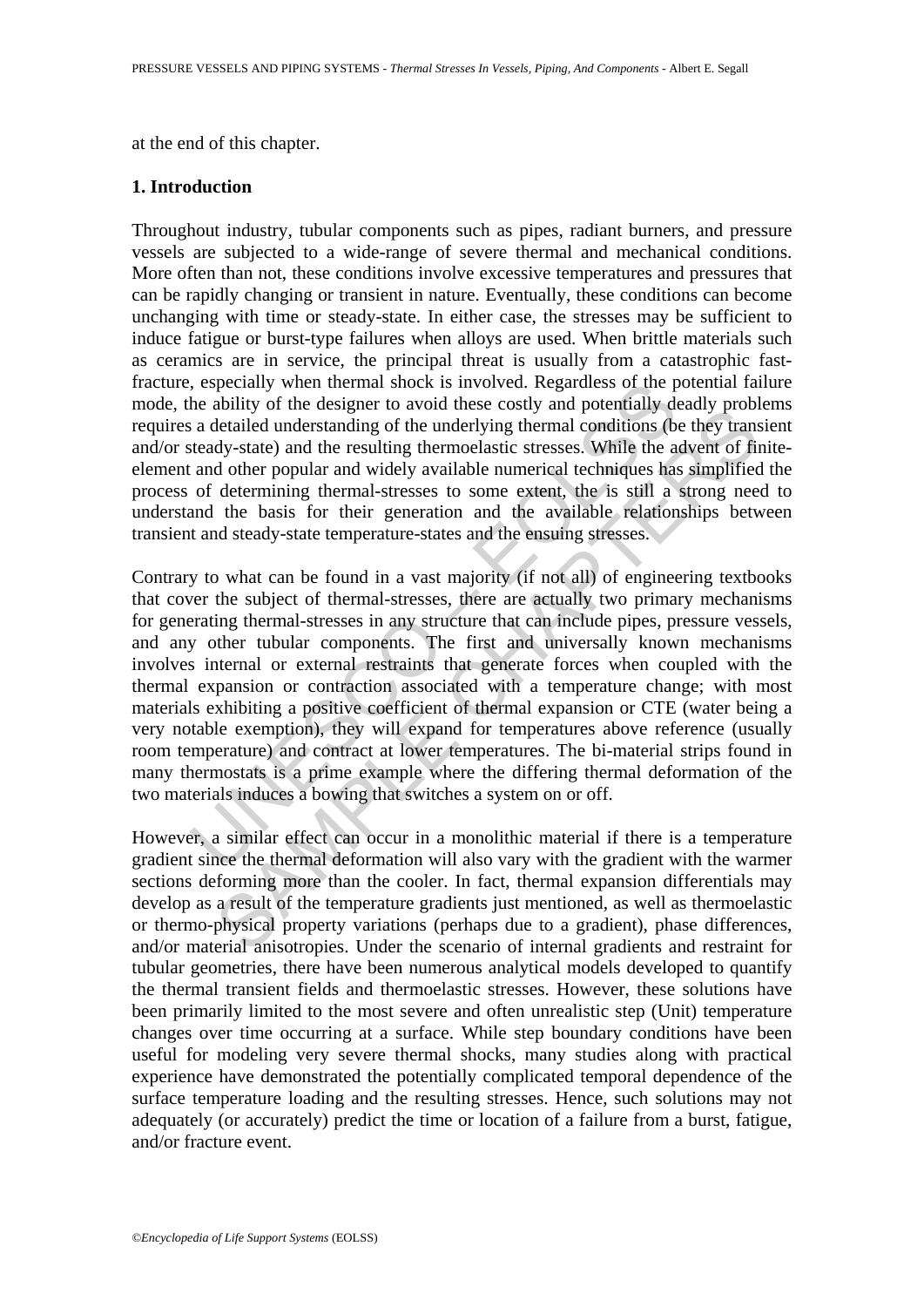The second mechanism for generating thermal-stresses is absent in most, if not all textbooks on the subject. While certainly missing from the general engineering discussion (and only found in a handful of technical publications), the resulting stresses are certainly no less severe or threatening to a component's survival, so this obscurity can be dangerous from a design point of view. In fact, any gradient that extends along the length of a component has the potential to induce additional bending-like stresses under certain conditions. For instance, a gradient along the length of a pipe with a distinct hot-spot and with a material exhibiting a positive CTE, will cause local swelling much like an aneurism. Conversely, a cooler spot will cause the tube or vessel to locally contract as if it were squeezed. In either case, the resulting deformation will induce potentially severe bending-stresses that are proportional to the local curvature with concavity locally inducing compression and convexity tension. Since the curvature is in-turn proportional to the second derivative of the temperature gradient, this implies that constant or linear gradients will not induce these stresses. Unfortunately, linear assumptions are often used, but not very realistic in practice.

Ity locally inducing compression and convexity tension. Since the proportional to the second derivative of the temperature gradients ustant or linear gradients will not induce these stresses. Unfortions are often used, but protonario of the section territore of the chip-proton and our section<br>of the transmal of the section of the chip-proton that or linear gradients will not induce these stresses. Unfortunately, it<br>is are often used, but no One common thread to the scenarios just discussed for the generation of thermal stresses is the underlying temperature gradients, be they internal or along some characteristic dimension. As such, it is important to understand the underlying thermalstates before the resulting stresses can be determined. However, given the complexity of two-dimensional conduction in a tube or vessel where both radial and axial gradients may develop (as well as the absence of useable relationships), the thermal analysis will initially be restricted to radial gradients only. Once these thermal conditions are fully understood, relationships for stresses due to radial and axial temperature gradients will be given. Stresses resulting from operational pressures can always be combined via superposition to determine the complete stress state.

### **2. Thermal Analysis**

# **2.1. Thermal Conduction (General Considerations)**

Under the stated assumption of radial temperature gradients through the wall of a tube or vessel, the analysis begins with the partial differential equation that defines the timedependant axisymmetric thermal state in a hollow circular-cylinder subjected to mixed boundary conditions on the internal ( $r = a$ ) and external ( $r = b$ ) surfaces, respectively:

$$
\frac{\partial^2 T}{\partial r^2} + \frac{1}{r} \frac{\partial T}{\partial r} = \frac{1}{\kappa} \frac{\partial T}{\partial t}
$$
 (1)

In Eq. (1), the variable *T* represents the temperature, *r* is the radial coordinate,  $\kappa$  is the thermal diffusivity (assumed to be independent of temperature), and *t* is time. In terms of solutions, the simplest situation is the later time solution when the structure reaches steady-state conditions and the terms dependent on time disappear. In this case, and with the assumption of no internal heat generation, Eq. (1) simplifies to the wellknown Laplace equation: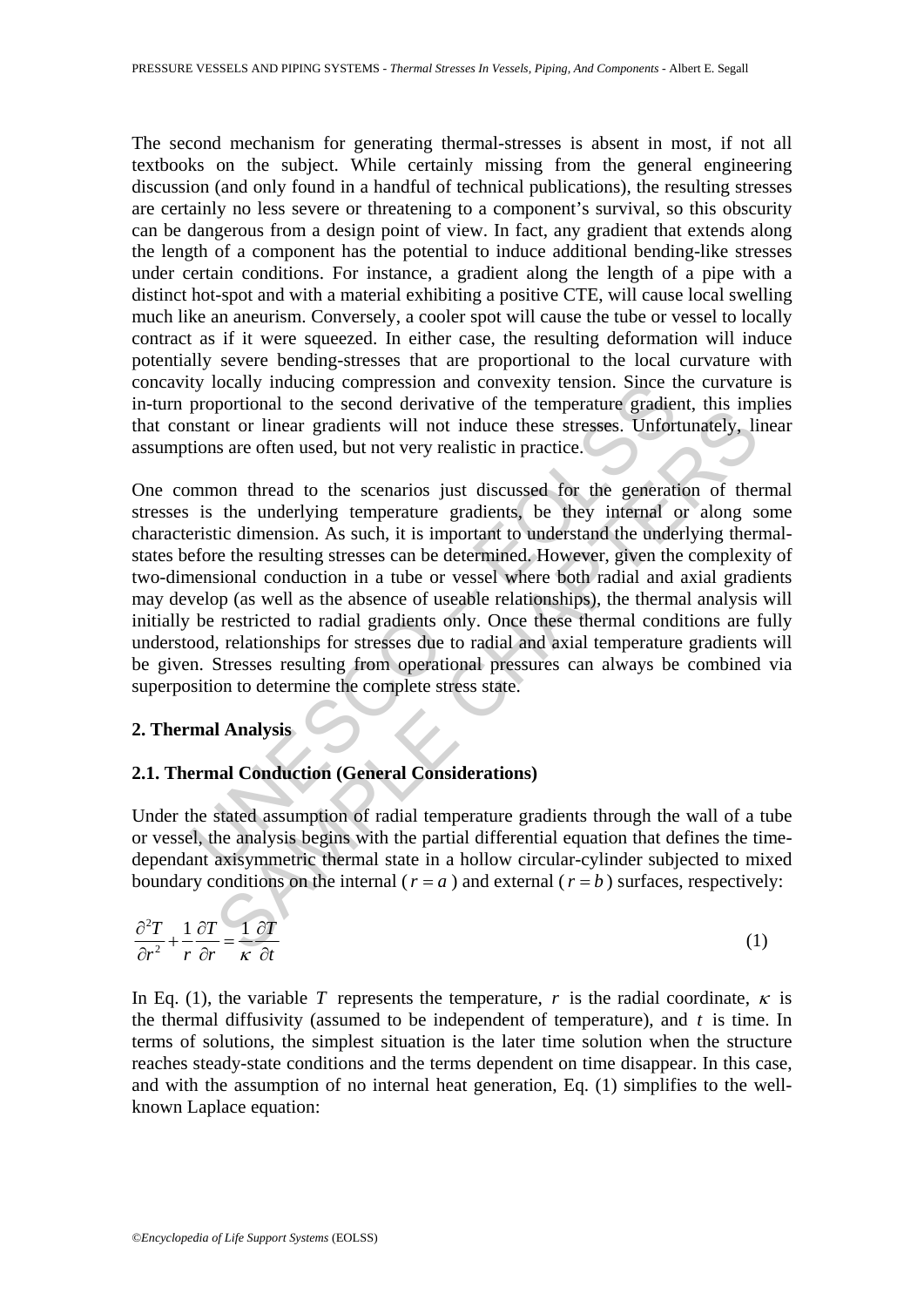$$
\frac{\partial^2 T}{\partial r^2} + \frac{1}{r} \frac{\partial T}{\partial r} = 0
$$
 (2)

with the resulting solution for the temperature distribution as a function of radius:

$$
T(r) = \frac{\Delta T}{\ln\left(\frac{b}{a}\right)} \ln\left(\frac{b}{r}\right) + T_b
$$
\n(3)

where  $\Delta T = T_a - T_b$  is the temperature difference between the inner and outer surfaces. As implied, the sign of the temperature difference will dictate the tensile or compressive nature of the inner ( $r = a$ ) and outer ( $r = b$ ) surfaces, respectively.

#### **2.2. Transient Solutions (Unit Response)**

of the inner  $(r = a)$  and outer  $(r = b)$  surfaces, respectively.<br> **ansient Solutions (Unit Response)**<br>
ansient solution for Eq. (1) is far more difficult and usually can on<br>
pler cases mentioned earlier where the surface unde **Example 16. Consideration** (Unit Response)<br>
tent Solution for Eq. (1) is far more difficult and usually can only be done<br>
c. However, and despire its unrealistic nature, a generalized solution f<br>
e. However, and despir The transient solution for Eq. (1) is far more difficult and usually can only be done for the simpler cases mentioned earlier where the surface undergoes a step change in temperature. However, and despite its unrealistic nature, a generalized solution for a unit response does actually have utility as will be demonstrated in the next section. For the boundary conditions representative of an internal surface subjected to a step in temperature with convection on the external surface allowed:

$$
T(r,t) = T_0 = 0 \qquad \qquad t \le 0, \quad a \le r \le b \tag{4a}
$$

$$
T_{\infty} = U = 1
$$
 (4b)

$$
k\frac{\partial T}{\partial r} + h(T - T_0) = 0 \qquad t > 0, \quad r = b \quad t > 0, \quad r = b \tag{4c}
$$

a general purpose series solution can be derived for a hollow circular-cylinder. For such a cylinder subjected to the mixed boundary conditions described above, the solution takes on the following form involving an infinite series:

$$
\Phi(r,t) = U \left[ \frac{1 - Bi \ln(r/b)}{1 - Bi \ln(a/b)} + \pi \sum_{k=1}^{\infty} e^{-\kappa \beta_k^2 t} \frac{C_0(r, \beta_k) C_1^2(b, \beta_k)}{C_2(a, b, \beta_k)} \right]
$$
(5)

where *Bi* is the Biot number,  $Bi = bh/k$ . The parameter *U* can be set to any value beyond unity to scale for different step changes. Additional parameters include *h* as the convective coefficient for the external surface and the recurring functions  $C_0(r, \beta)$ ,  $C_1(b, \beta)$ , and  $C_2(a, b, \beta)$  that are defined in the following fashion:

$$
C_0(r, \beta_k) = J_0(r\beta_k)Y_0(a\beta_k) - Y_0(r\beta_k)J_0(a\beta_k)
$$
\n(6a)

$$
C_1(b, \beta_k) = k\beta_k J_1(b\beta_k) - hJ_0(b\beta_k)
$$
\n
$$
(6b)
$$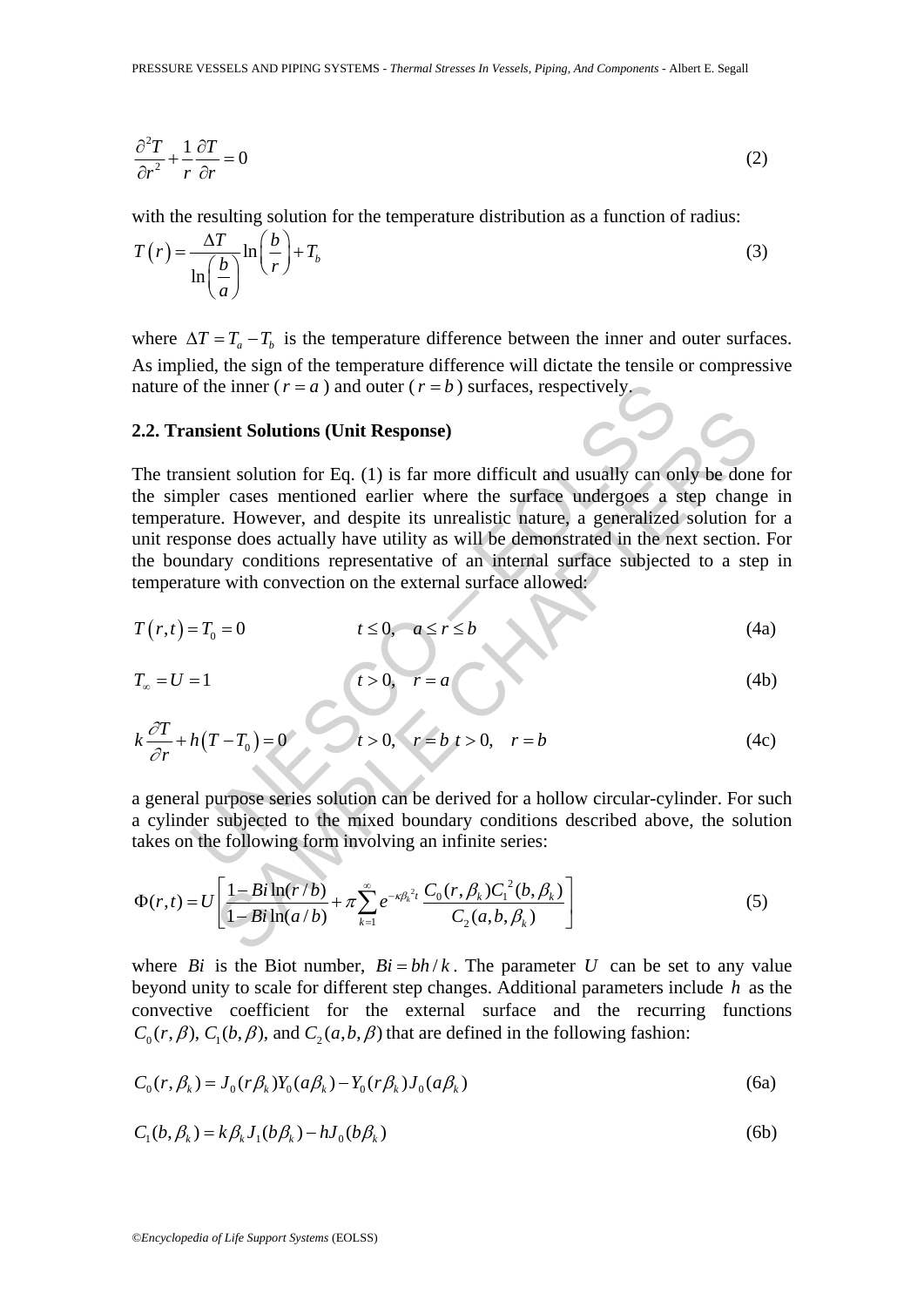$$
C_2(a,b,\beta_k) = (k^2 \beta_k^2 + h^2) [J_0(a\beta_k)]^2 - [k\beta_k J_1(b\beta_k) - hJ_0(b\beta_k)]^2
$$
 (6c)

In addition,  $J_0$ ,  $Y_0$ ,  $J_1$ , and  $Y_1$  represent Bessel functions of various orders while  $\beta$ represents the real and simple roots of the characteristic equation:

$$
J_0(a\beta)\left[\beta Y_1(b\beta) - \frac{h}{k}Y_0(b\beta)\right] - Y_0(a\beta)\left[\beta J_1(b,\beta) - \frac{h}{k}J_0(b,\beta)\right] = 0\tag{7}
$$

time t (i.e., steady-state), whereas the second term accounts for<br>ture distribution behind the stationary. As would be expected, the<br>ly vanishes and the solution approaches the expected logarithm<br>tion at large values of ti e assumuto foemant are statonary. As would be expected, the second<br>vanishes and the solution approaches the expected logarithmic steady-<br>vanishes and the solution approaches the expected logarithmic steady-<br>o a very severe An analysis of the first term in Eq. (5) indicates that it represents the stationary distribution which would be established if the prescribed surface temperature would be fixed at time *t* (i.e., steady-state), whereas the second term accounts for the lag in the temperature distribution behind the stationary. As would be expected, the second term eventually vanishes and the solution approaches the expected logarithmic steady-state distribution at large values of time given by Eq. (3). While Eq. (5) is a versatile relationship that can be used to conservatively calculate the transient response of a cylinder to a very severe thermal event, most thermal-shock events are not instantaneous and will exhibit some time dependence of the surface excitation.

- -
- -
- -

TO ACCESS ALL THE **19 PAGES** OF THIS CHAPTER, Visit: http://www.eolss.net/Eolss-sampleAllChapter.aspx

#### **Bibliography**

Boley, B.A. and Weiner, J.H., (1960), *Theory of Thermal Stresses*, Dover Publications, New York. [A comprehensive treatise on thermal states and stresses]

Carslaw, H.S. and Jaeger, J.C., (1959), *Conduction of Heat in Solids*, Oxford University Press, Great Britain. [A comprehensive discussion of conductive heat transfer]

Fridman, Y.B., (1964), *Strength and Deformation in Nonuniform Temperature Fields*, Consultants Bureau. [A comprehensive treatise on thermal stresses]

Hung, C.I., Chen, C.K., and Lee, Z.Y., (2001), "Thermoelastic Transient Response of Multilayered Hollow Cylinder with Initial Interface Pressure," Vol. 24, p987. [Detailed discussion on the thermal states and resulting thermal stresses in composite cylinders]

Lee, C.W., (1966), "Thermoelastic Stresses in Thick-Walled Cylinders under Axial Temperature Gradient," ASME *Journal of Applied mechanics* 88 p467.[Theoretical analysis of thermal stresses under axial temperature variations]

Lee, C.W., (1962), "A Theory for Thick-Walled Cylinders under Axisymmetric Loading," Proc. 4<sup>th</sup> Nat. Congress Apl. Mech. (ASME, New York, NY 1962) p667. [Theoretical analysis of thermal stresses under axial temperature variations]

Nied, H.F. and Erogan, F., (1983), "Transient Thermal Stress Problem for a Circumferentially Cracked